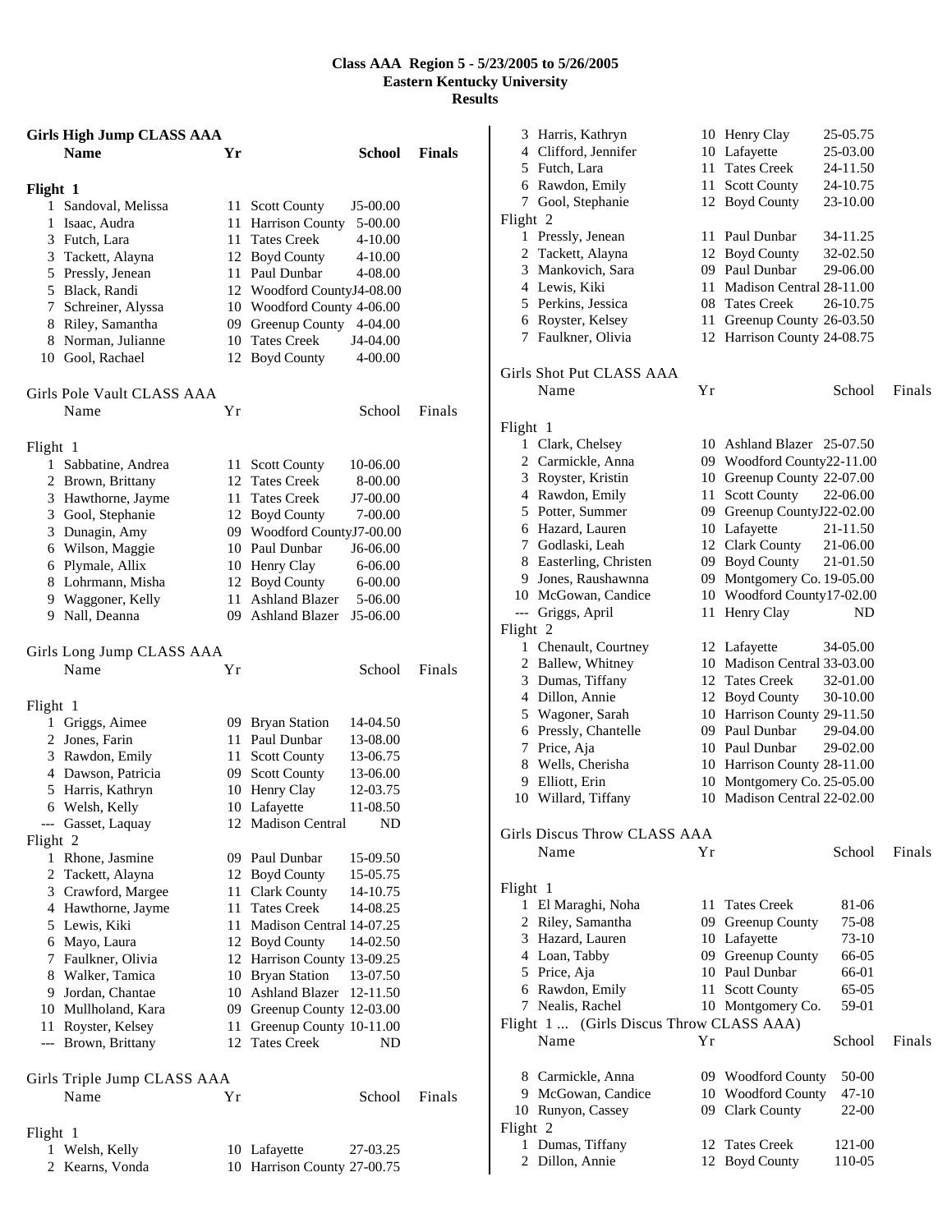## Class AAA Region 5 - 5/23/2005 to 5/26/2005 Eastern Kentucky University Results

|          | 3 Chenault, Courtney      |      | 12 Lafayette<br>108-09                               |        |
|----------|---------------------------|------|------------------------------------------------------|--------|
|          | 4 White, Lauren           |      | 11 Paul Dunbar<br>102-02                             |        |
|          | 5 Wells, Cherisha         |      | 10 Harrison County<br>96-11                          |        |
|          | 6 Wagoner, Sarah          |      | 10 Harrison County<br>91-07                          |        |
|          | 7 Griggs, April           |      | 11 Henry Clay<br>79-04                               |        |
|          | 8 Ballew, Whitney         |      | 10 Madison Central<br>77-09                          |        |
|          | 9 Lohrmann, Misha         |      | 12 Boyd County<br>74-11                              |        |
|          | 10 Willard, Tiffany       |      | 10 Madison Central<br>70-02                          |        |
|          | 11 Breedlove, Jessica     |      | 11 Ashland Blazer<br>65-10                           |        |
|          |                           |      |                                                      |        |
|          | Boys High Jump CLASS AAA  |      |                                                      |        |
|          | Name                      | Υr   | School                                               | Finals |
| Flight 1 |                           |      |                                                      |        |
|          | 1 Bowling, Jeff           |      | 12 Boyd County<br>6-05.00                            |        |
|          | 2 Johnson, James          |      | 10 Tates Creek<br>6-02.00                            |        |
|          | 2 Lewis, Shawne           |      | 08 Woodford CountyJ6-02.00                           |        |
|          | 4 Andrews, Jamaun         |      | 12 Bryan Station<br>5-10.00                          |        |
|          | 5 Blackburn, Corey        |      | 12 Bryan Station<br>J5-08.00                         |        |
|          | 5 Smith, Dale             |      | 11 Tates Creek<br>J5-08.00                           |        |
|          | 5 Cooper, Nick            |      | 11 Henry Clay<br>5-08.00                             |        |
|          | 5 Bradley, Justin         |      |                                                      |        |
|          |                           |      | 11 Greenup County J5-08.00<br>11 Ashland Blazer      |        |
|          | 9 Smith, Joe              |      | J5-06.00                                             |        |
|          | 9 Dycus, Ben              |      | 10 Harrison County 5-06.00                           |        |
|          | 11 Wheeler, Will          |      | 11 Paul Dunbar<br>J5-04.00                           |        |
|          | 11 Wright, Travis         |      | 10 Greenup County J5-04.00                           |        |
|          | 11 Sok, Brandon           |      | 11 Paul Dunbar<br>5-04.00                            |        |
|          | 11 Hundley, Cameron       |      | 09 Scott County<br>J5-04.00                          |        |
|          | 15 Hicks, Brian           |      | 09 Harrison County 5-02.00                           |        |
|          | --- Pickens, Jamaal       |      | 10 Woodford County                                   | NΗ     |
|          | --- Gifford, Tyler        |      | 10 Ashland Blazer                                    | NΗ     |
|          | Boys Pole Vault CLASS AAA |      |                                                      |        |
|          | Name                      | Υr   | School                                               | Finals |
|          |                           |      |                                                      |        |
| Flight 1 |                           |      |                                                      |        |
|          | 1 Gurule, Angel           |      | 11 Ashland Blazer<br>12-00.00                        |        |
|          | 2 Brown, Derrick          |      | 10 Tates Creek<br>11-06.00                           |        |
|          | 3 Fatherree, Ben          | 11 - | <b>Scott County</b><br>11-00.00                      |        |
|          | 4 Morris, Jaime           |      | 10 Woodford County10-06.00                           |        |
|          | 4 Hester, Jacob           |      | 11 Paul Dunbar<br>J10-06.00                          |        |
|          | 6 Raymer, Justin          | 11   | <b>Scott County</b><br>J10-00.00                     |        |
|          | 6 Smith, Dale             | 11   | <b>Tates Creek</b><br>10-00.00                       |        |
|          | 6 Rauch, Joe              |      |                                                      |        |
|          |                           |      | 12 Woodford CountyJ10-00.00<br><b>Ashland Blazer</b> |        |
|          | 9 Burke, Jon              | 11 - | 9-06.00                                              |        |
|          | 10 Wheeler, Will          |      | 11 Paul Dunbar<br>8-06.00                            |        |
|          | 11 Robinette, Zach        |      | 10 Boyd County<br>7-06.00                            |        |
|          | --- Arthur, Eric          | 10   | <b>Boyd County</b>                                   | NH     |
|          | --- Westerman, Seth       | 10   | Henry Clay                                           | NH     |
|          | Boys Long Jump CLASS AAA  |      |                                                      |        |
|          | Name                      | Υr   | School                                               | Finals |
|          |                           |      |                                                      |        |
| Flight 1 |                           |      |                                                      |        |
|          | 1 Coleman, Todd           |      | 12 Montgomery Co. 19-04.75                           |        |
|          | 2 Pilkenton, Chris        | 11   | <b>Boyd County</b><br>17-06.00                       |        |
|          | 3 Cooper, Nick            | 11   | Henry Clay<br>17-05.25                               |        |
|          | 4 Garrett, Keith          |      | 09 Scott County<br>17-03.00                          |        |
|          | 5 France, Brett           |      | 11 Ashland Blazer<br>17-02.25                        |        |
|          | 6 Wright, Wesley          |      | 10 Henry Clay<br>16-11.25                            |        |
| 7        | Jobe, Jordan              | 11   | Greenup County 16-05.50                              |        |
|          |                           |      |                                                      |        |

|          | 8 Lawson, Brandon                   |    | 09 Scott County             | 15-10.50 |        |
|----------|-------------------------------------|----|-----------------------------|----------|--------|
|          | 9 Greathouse, Matt                  | 11 | Greenup County 15-08.25     |          |        |
| Flight 2 |                                     |    |                             |          |        |
| 1        | Andrews, Jamaun                     | 12 | <b>Bryan Station</b>        | 21-05.00 |        |
|          | 2 Morton, Stephen                   | 11 | <b>Bryan Station</b>        | 20-11.75 |        |
|          | 3 Sisk, Tyler                       |    | 10 Paul Dunbar              | 20-10.25 |        |
|          | 4 Mullins, James                    |    | 10 Harrison County 19-09.50 |          |        |
|          |                                     |    |                             |          |        |
|          | 5 Benson, Brandon                   |    | 11 Paul Dunbar              | 19-06.75 |        |
|          | 6 Lewis, Shawne                     |    | 08 Woodford County18-10.50  |          |        |
|          | 7 Gordon, Darae                     |    | 09 Tates Creek              | 18-02.75 |        |
|          | 8 Smith, Dale                       |    | 11 Tates Creek              | 18-01.50 |        |
|          | 9 Lang, Tyshaun                     |    | 12 Woodford County16-09.75  |          |        |
|          | 10 Britt, Cory                      |    | 11 Harrison County 16-04.50 |          |        |
| 11       | Salim, Cat                          |    | 12 Lafayette                | 12-06.00 |        |
|          |                                     |    |                             |          |        |
|          | Boys Triple Jump CLASS AAA          |    |                             |          |        |
|          | Name                                | Υr |                             | School   | Finals |
|          |                                     |    |                             |          |        |
|          |                                     |    |                             |          |        |
| Flight 1 |                                     |    |                             |          |        |
|          | 1 Lewis, Rumeal                     |    | 10 Harrison County 37-11.00 |          |        |
|          | 2 Pilkenton, Chris                  |    | 11 Boyd County              | 37-02.00 |        |
|          | 3 Burke, Jon                        |    | 11 Ashland Blazer           | 35-09.50 |        |
|          | 4 Hundley, Cameron                  |    | 09 Scott County             | 35-06.00 |        |
|          | 5 France, Brett                     |    | 11 Ashland Blazer           | 34-10.50 |        |
|          | 6 Mobley, Bryant                    |    | 10 Scott County             | 34-06.75 |        |
| 7        | Jones, Trey                         | 11 | Greenup County 32-00.00     |          |        |
| Flight 2 |                                     |    |                             |          |        |
|          | 1 Morton, Stephen                   | 11 | <b>Bryan Station</b>        | 43-09.00 |        |
|          | 2 Andrews, Jamaun                   | 12 | <b>Bryan Station</b>        | 43-00.50 |        |
|          | 3 Smith, Dale                       | 11 | <b>Tates Creek</b>          | 41-04.00 |        |
|          | 4 Salim, Cat                        |    | 12 Lafayette                | 40-09.50 |        |
|          |                                     |    |                             |          |        |
|          | 5 Bowling, Jeff                     |    | 12 Boyd County              | 40-06.00 |        |
|          | 6 Gordon, Darae                     |    | 09 Tates Creek              | 40-02.00 |        |
|          | 7 Bailey, Keith                     |    | 11 Paul Dunbar              | 40-00.50 |        |
|          | 8 Cooper, Nick                      |    | 11 Henry Clay               | 39-01.00 |        |
|          | 9 Mullins, James                    |    | 10 Harrison County 38-07.50 |          |        |
|          | 10 Sok, Brandon                     |    | 11 Paul Dunbar              | 37-00.00 |        |
| 11       | Cobb, Darren                        |    | 09 Woodford County36-05.00  |          |        |
|          |                                     |    |                             |          |        |
|          | Boys Shot Put CLASS AAA             |    |                             |          |        |
|          | Name                                | Yr |                             | School   | Finals |
|          |                                     |    |                             |          |        |
|          |                                     |    |                             |          |        |
| Flight 1 |                                     |    |                             |          |        |
|          | 1 Jefimow, Alex                     |    | 12 Scott County             | 38-05.00 |        |
|          | 2 Giuliani, David                   |    | 10 Paul Dunbar              | 38-01.00 |        |
|          | 3 Walker, Jason                     |    | 12 Montgomery Co. 36-11.00  |          |        |
|          | 4 Acker, Bobby                      |    | 12 Woodford County36-10.00  |          |        |
|          | Flight 1  (Boys Shot Put CLASS AAA) |    |                             |          |        |
|          | Name                                | Υr |                             | School   | Finals |
|          |                                     |    |                             |          |        |
|          | 5 Strother, Michael                 |    | 11 Ashland Blazer 36-09.00  |          |        |
|          | 6 Hess, James                       |    | 10 Madison Central 35-06.00 |          |        |
|          | 7 Greene, Adrian                    |    | 11 Tates Creek              | 34-11.00 |        |
|          | 8 Grayson, Matt                     |    | 10 Greenup County 34-03.00  |          |        |
|          | 9 Rettig, Woody                     |    |                             |          |        |
|          |                                     |    | 09 Greenup County 29-05.00  |          |        |
|          | 10 Miller, William                  |    | 10 Madison Central 27-01.50 |          |        |
| 11 -     | Owens, Anthony                      |    | 11 Montgomery Co. 25-07.00  |          |        |
| Flight 2 |                                     |    |                             |          |        |
| 1        | Selby, Gary                         | 11 | <b>Boyd County</b>          | 45-02.00 |        |
|          | 2 Meenach, Caleb                    |    | 12 Boyd County              | 44-01.00 |        |
|          | 3 Fryman, Allen                     | 12 | Harrison County 42-10.75    |          |        |
|          |                                     |    |                             |          |        |